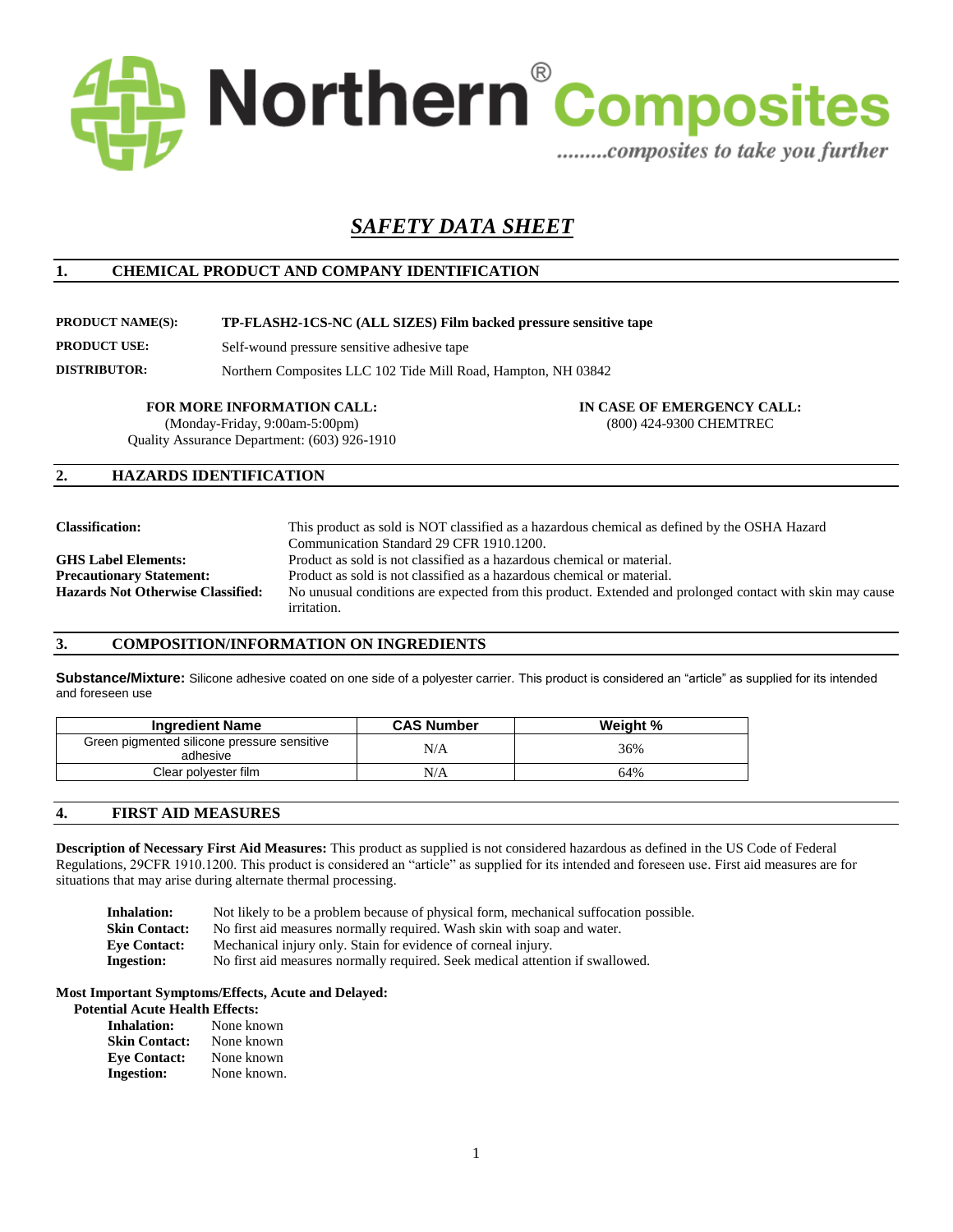#### **Over-Exposure Signs/Symptoms:**

| Inhalation:          | None known |
|----------------------|------------|
| <b>Skin Contact:</b> | None known |
| <b>Eye Contact:</b>  | None known |
| <b>Ingestion:</b>    | None known |

#### **Indication of Immediate Medical Attention and Special Treatment Needed, If Necessary**

| <b>Notes to Physician:</b>  | None          |
|-----------------------------|---------------|
| <b>Specific Treatments:</b> | None Required |

## **5. FIRE FIGHTING MEASURES**

| <b>Suitable Extinguishing Media:</b>                             | Water fog, foam, dry chemical.                                                                          |
|------------------------------------------------------------------|---------------------------------------------------------------------------------------------------------|
| <b>Hazardous Thermal Decomposition Products:</b>                 | Not tested.                                                                                             |
| <b>Precautions for Fire-Fighters:</b>                            | Wear an approved positive pressure, self-contained breathing apparatus and full<br>protective clothing. |
| UNUSUAL FIRE AND EXPLOSION HAZARDS:<br><b>OTHER INFORMATION:</b> | None known<br>N/A                                                                                       |

### **6. ACCIDENTAL RELEASE MEASURES**

| <b>Personal Precautions, Protective Equipment, and</b> | No special requirements.                                                                    |
|--------------------------------------------------------|---------------------------------------------------------------------------------------------|
| <b>Emergency Procedures:</b>                           |                                                                                             |
| <b>Methods and Materials for Containment and</b>       | Material is a solid. Pick up the larger pieces and wet sweep or vacuum up any scraps. Place |
| <b>Cleaning Up:</b>                                    | in a suitable container for disposal as a non-hazardous waste.                              |
| <b>ENVIRONMENTAL PRECAUTIONS:</b>                      | Do not allow to enter ground water, sewage or drains                                        |
|                                                        |                                                                                             |

#### **7. HANDLING AND STORAGE**

| <b>Precautions for Safe Handling:</b> | Handle in a manner consistent with good and safe industrial techniques and practices. Provide adequate                                  |
|---------------------------------------|-----------------------------------------------------------------------------------------------------------------------------------------|
|                                       | ventilation and local exhaust as needed.                                                                                                |
| <b>Conditions for Safe Storage:</b>   | Store in a cool, dry area, away from direct sunlight at 20-25 <sup>°</sup> c and 50-55 <sup>%</sup> relative humidity. Keep in original |
|                                       | packaging to avoid contamination.                                                                                                       |
| Incompatibilities:                    | Strong oxidizers, acids, and bases                                                                                                      |
|                                       |                                                                                                                                         |

#### **8. EXPOSURE CONTROLS/PERSONAL PROTECTION**

| <b>Respiratory Protection:</b>                             | Under normal use conditions, airborne exposures are not expected to be significant enough to<br>require respiratory protection. |
|------------------------------------------------------------|---------------------------------------------------------------------------------------------------------------------------------|
| <b>Eve Protection:</b>                                     | As generally good practice, safety glasses with side shields should be worn.                                                    |
| <b>Skin/Hand Protection:</b>                               | Protective gloves while handling material                                                                                       |
| <b>Other Protective Clothing or Equipment:</b>             | Use local exhaust or general room dilution to maintain employee exposures below occupational<br>exposure limits.                |
| <b>Work Hygienic Practices:</b><br><b>Exposure Limits:</b> | Practice safe work habits. Wash hands before handling food<br>Not Applicable                                                    |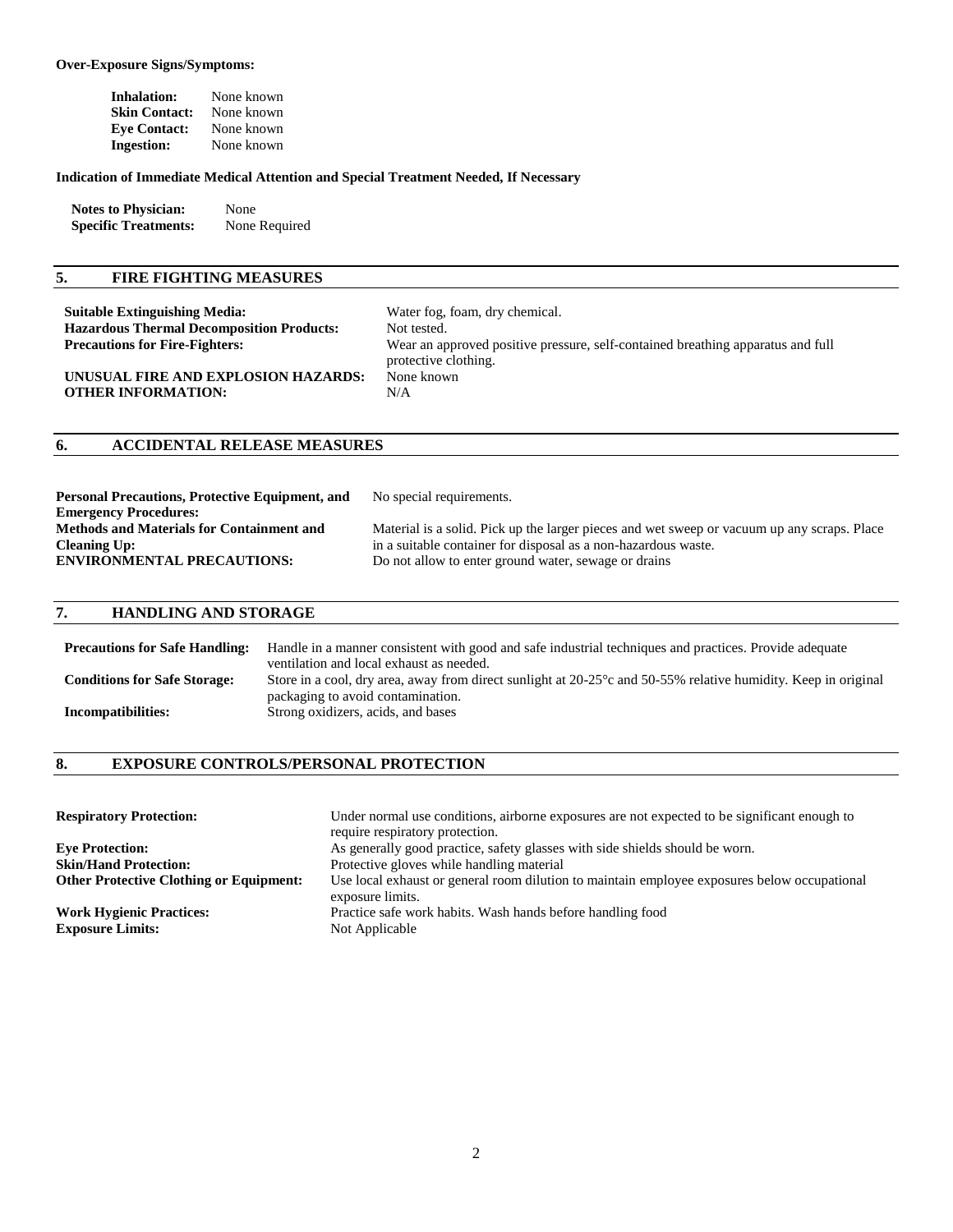### **9. PHYSICAL AND CHEMICAL PROPERTIES**

| <b>Physical State:</b>            | Single sided tape with silicone adhesive on one side of a polyester carrier supplied in roll form. |
|-----------------------------------|----------------------------------------------------------------------------------------------------|
| Color:                            | Green                                                                                              |
| Odor:                             | None                                                                                               |
| <b>Odor Threshold:</b>            | None                                                                                               |
| pH:                               | Not applicable                                                                                     |
| <b>Melting Point:</b>             | Not tested                                                                                         |
| <b>Boiling Point:</b>             | Not applicable                                                                                     |
| <b>Flash Point:</b>               | Does Not Flash                                                                                     |
| <b>Evaporation Rate:</b>          | Not applicable                                                                                     |
| <b>Flammability:</b>              | Not applicable                                                                                     |
| <b>Explosive Limits:</b>          | Not applicable                                                                                     |
| <b>Vapor Pressure:</b>            | Not applicable                                                                                     |
| <b>Vapor Density:</b>             | Not applicable                                                                                     |
| <b>Specific Gravity:</b>          | Not tested                                                                                         |
| Solubility:                       | Insoluble                                                                                          |
| <b>Auto-Ignition Temperature:</b> | Not applicable                                                                                     |
| <b>Decomposition Temperature:</b> | Not tested                                                                                         |

## **10. STABILITY AND REACTIVITY**

| <b>Reactivity:</b>                         | Stable under recommended storage conditions |
|--------------------------------------------|---------------------------------------------|
| <b>Chemical Stability:</b>                 | Stable under recommended storage conditions |
| <b>Possibility of Hazardous Reactions:</b> | None known                                  |
| <b>Conditions to Avoid:</b>                | None known                                  |
| <b>Incompatible Materials:</b>             | None known                                  |
| <b>Hazardous Decomposition Products:</b>   | CO, CO2, unknown hydrocarbons.              |
| <b>Hazardous Polymerization:</b>           | Will not occur                              |

#### **11. TOXICOLOGICAL INFORMATION**

**TOXICOLOGICAL INFORMATION:** Not applicable, considered to be a non-hazardous manufactured article.

| Immediate (acute) effects: | No acute effects have been identified.              |
|----------------------------|-----------------------------------------------------|
| Delayed effects:           | No delayed or chronic effects have been identified. |
| Carcinogenic status:       | None                                                |

#### **12. ECOLOGICAL INFORMATION**

**ECOTOXICITY:** This product has no known eco-toxicological effects. It is considered to be an inert solid waste<br>**PERSISTENCE AND DEGRADABILITY:** This product has no known eco-toxicological effects. It is considered to be a **PERSISTENCE AND DEGRADABILITY:** This product has no known eco-toxicological effects. It is considered to be an inert solid waste **BIOACCUMULATIVE POTENTIAL:** This product has no known eco-toxicological effects. It is cons **BIOACCUMULATIVE POTENTIAL:** This product has no known eco-toxicological effects. It is considered to be an inert solid waste **MOBILITY IN SOIL:** This product has no known eco-toxicological effects. It is considered to be This product has no known eco-toxicological effects. It is considered to be an inert solid waste **OTHER ADVERSE EFFECTS:** Do not allow to enter ground water, sewage or drains.